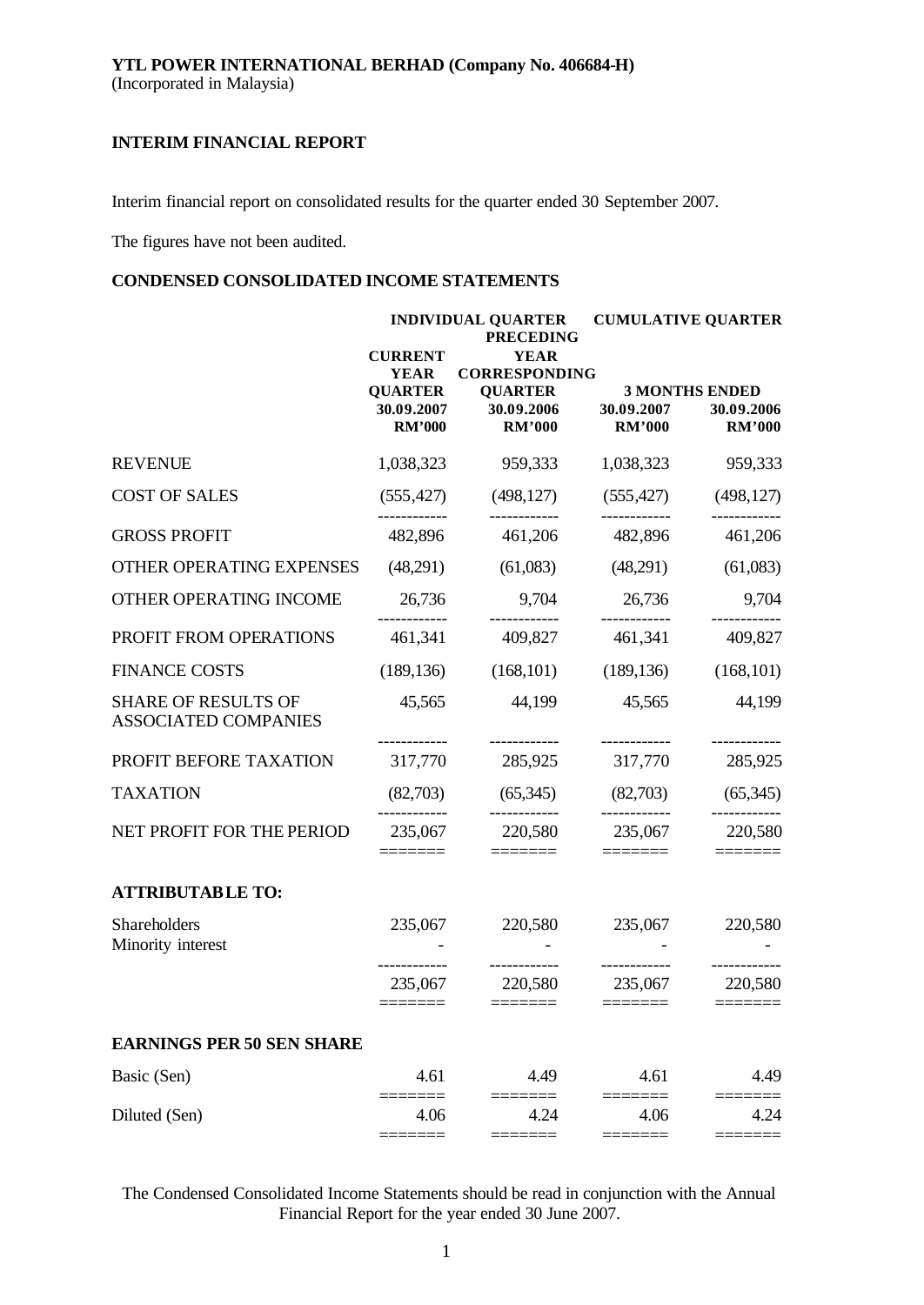# **CONDENSED CONSOLIDATED BALANCE SHEET**

|                                                                                         | <b>UNAUDITED</b><br>As at<br>30.09.2007<br><b>RM'000</b> | <b>AUDITED</b><br>As at<br>30.06.2007<br><b>RM'000</b> |
|-----------------------------------------------------------------------------------------|----------------------------------------------------------|--------------------------------------------------------|
| <b>ASSETS</b>                                                                           |                                                          |                                                        |
| <b>Non-Current Assets</b>                                                               |                                                          |                                                        |
| Property, Plant and Equipment                                                           | 14,985,055                                               | 14,882,278                                             |
| Prepaid Lease Payments                                                                  | 3,397                                                    | 3,473                                                  |
| <b>Intangible Assets</b>                                                                | 441,333                                                  | 441,333                                                |
| <b>Investment in Associated Companies</b>                                               | 852,424                                                  | 863,140                                                |
| Investments                                                                             | 683,767                                                  | 668,284                                                |
| Development Expenditure                                                                 | 5,856                                                    | $\overline{\phantom{0}}$                               |
|                                                                                         | 16,971,832                                               | 16,858,508                                             |
| <b>Current Assets</b>                                                                   |                                                          |                                                        |
| Inventories                                                                             | 156,171                                                  | 160,850                                                |
| Receivable, Deposits and Prepayment                                                     | 817,061                                                  | 909,200                                                |
| <b>Short Term Investments</b>                                                           | 44,850                                                   | 44,507                                                 |
| Deposits, Cash and Bank Balances                                                        |                                                          | 7,772,711 6,029,825                                    |
|                                                                                         | ------------<br>8,790,793                                | --------------<br>7,144,382                            |
| <b>TOTAL ASSETS</b>                                                                     | 25,762,625                                               | 24,002,890                                             |
|                                                                                         | ========                                                 | $=$ =======                                            |
| <b>EQUITY AND LIABILITIES</b>                                                           |                                                          |                                                        |
| Share Capital                                                                           | 2,655,543                                                | 2,648,158                                              |
| Reserves                                                                                | 4,184,443                                                | 3,881,747                                              |
| Treasury Shares, at cost                                                                | (490,098)                                                | (402,762)                                              |
| <b>Equity attributable to Shareholders of the Company</b><br><b>Minority Interest *</b> | 6,349,888                                                | 6,127,143                                              |
| <b>TOTAL EQUITY</b>                                                                     | 6,349,888                                                | 6,127,143                                              |
|                                                                                         |                                                          |                                                        |

\* Minority Interest denotes RM1.

The Condensed Consolidated Balance Sheet should be read in conjunction with the Annual Financial Report for the year ended 30 June 2007.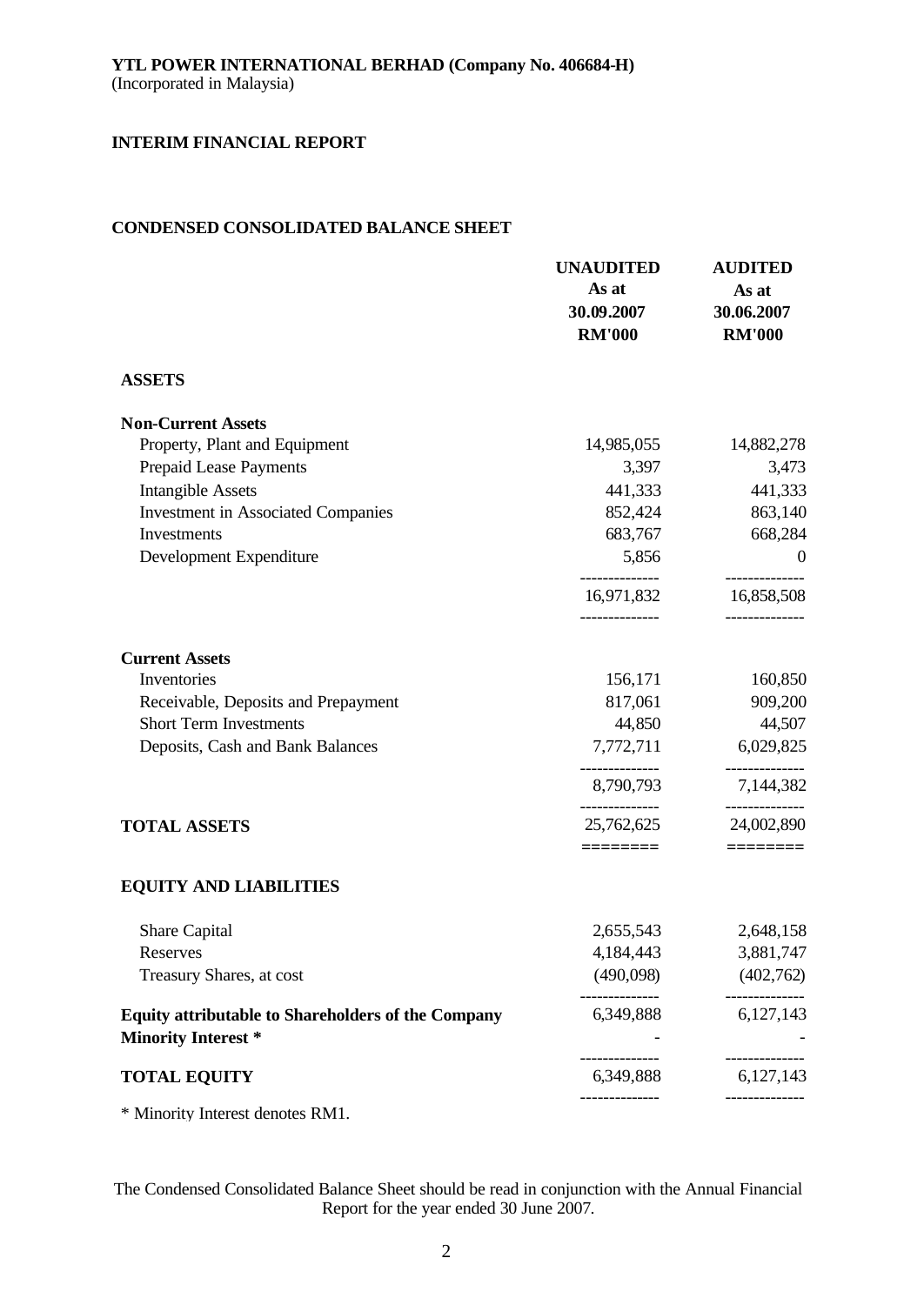# **CONDENSED CONSOLIDATED BALANCE SHEET – Continued**

|                                       | <b>UNAUDITED</b><br>As at<br>30.09.2007<br><b>RM'000</b> | <b>AUDITED</b><br>As at<br>30.06.2007<br><b>RM'000</b> |
|---------------------------------------|----------------------------------------------------------|--------------------------------------------------------|
| <b>LIABILITIES</b>                    |                                                          |                                                        |
| <b>Non-Current Liabilities</b>        |                                                          |                                                        |
| Payables                              | 12,307                                                   | 12,308                                                 |
| Provision for Liabilities and Charges | 385,000                                                  | 382,853                                                |
| <b>Bonds</b>                          | 10,292,751                                               | 9,255,414                                              |
| <b>Borrowings</b>                     | 3,729,142                                                | 3,766,565                                              |
| Deferred Income                       | 146,085                                                  | 147,363                                                |
| Deferred Tax Liabilities              | 2,207,885<br>--------------                              | 2,214,317<br>------------                              |
|                                       | 16,773,170                                               | 15,778,820                                             |
| <b>Current Liabilities</b>            |                                                          |                                                        |
| Payables and Accrued Liabilities      | 1,074,876                                                | 986,628                                                |
| Provision for Liabilities and Charges | 23,066                                                   | 28,023                                                 |
| Provision for Taxation                | 90,511                                                   | 49,263                                                 |
| <b>Bonds</b>                          | 125,000                                                  | 125,000                                                |
| <b>Borrowings</b>                     | 1,326,114                                                | 908,013                                                |
|                                       | 2,639,567                                                | 2,096,927                                              |
| <b>TOTAL LIABILITIES</b>              | 19,412,737                                               | 17,875,747                                             |
| <b>TOTAL EQUITY AND LIABILITIES</b>   | 25,762,625                                               | -----------<br>24,002,890                              |
|                                       | $=$ $=$ $=$ $=$ $=$ $=$ $=$                              |                                                        |
| Net Assets Per 50 Sen Share (RM)      | 1.25                                                     | 1.20                                                   |
|                                       | ===                                                      | ===                                                    |

The Condensed Consolidated Balance Sheet should be read in conjunction with the Annual Financial Report for the year ended 30 June 2007.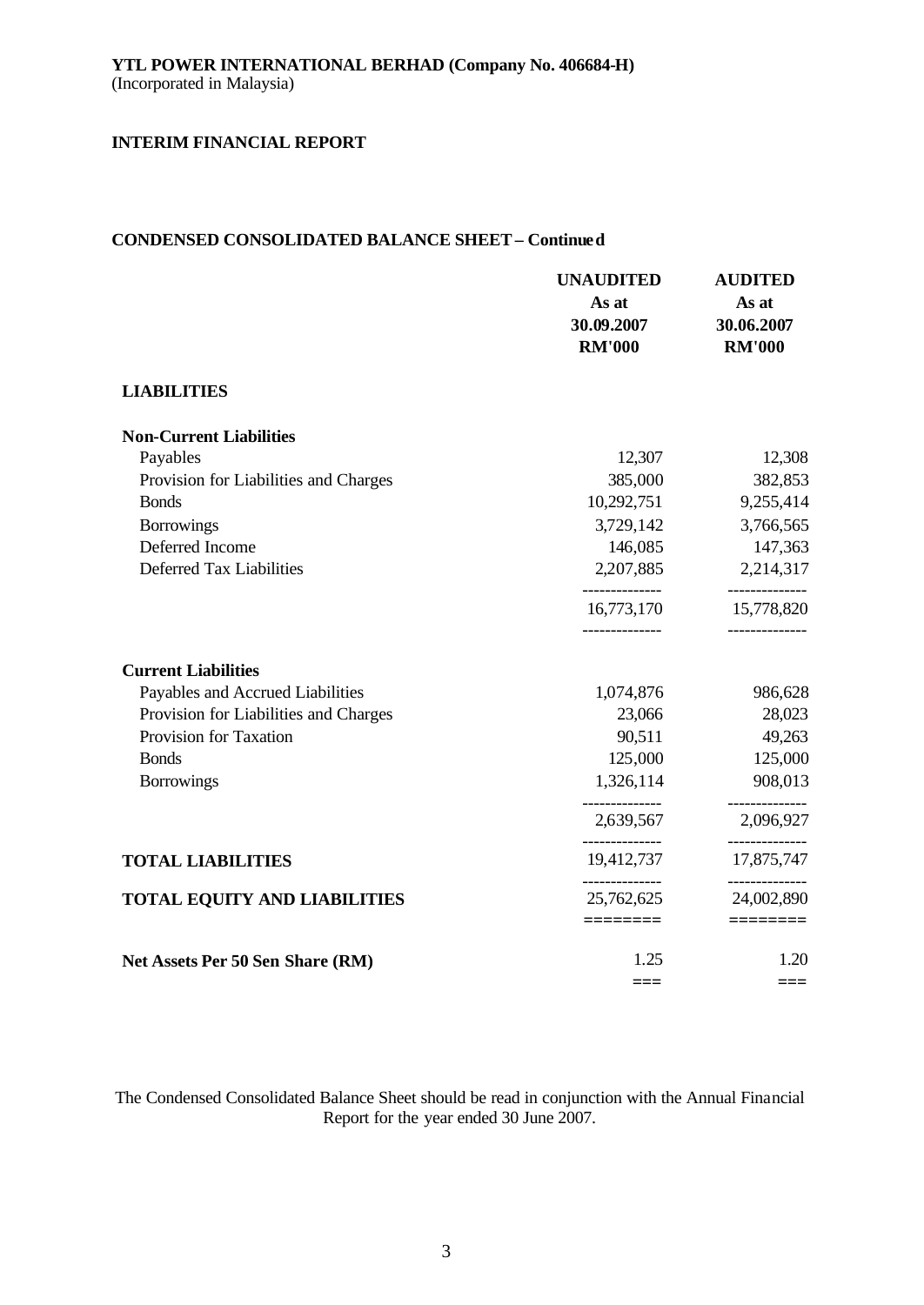# **YTL POWER INTERNATIONAL BERHAD (Company No. 406684-H)**

(Incorporated in Malaysia)

# **INTERIM FINANCIAL REPORT**

# **CONDENSED CONSOLIDATED STATEMENT OF CHANGES IN EQUITY FOR THE FINANCIAL PERIOD ENDED 30 SEPTEMBER 2007**

|                                                     |                                          |                                          | --------------------- Attributable to Equity Holders of the Parent ----------------------- |                                                   |                                                     |                               |                                                     |                                                |
|-----------------------------------------------------|------------------------------------------|------------------------------------------|--------------------------------------------------------------------------------------------|---------------------------------------------------|-----------------------------------------------------|-------------------------------|-----------------------------------------------------|------------------------------------------------|
|                                                     |                                          |                                          |                                                                                            |                                                   |                                                     |                               |                                                     |                                                |
|                                                     | <b>Share</b><br>Capital<br><b>RM'000</b> | <b>Share</b><br>Premium<br><b>RM'000</b> | Merger<br>& Other<br><b>Reserves</b><br><b>RM'000</b>                                      | <b>Treasury</b><br><b>Shares</b><br><b>RM'000</b> | <b>Retained</b><br><b>Earnings</b><br><b>RM'000</b> | <b>Total</b><br><b>RM'000</b> | <b>Minority</b><br><b>Interest</b><br><b>RM'000</b> | <b>Total</b><br><b>Equity</b><br><b>RM'000</b> |
| At 1 July 2007                                      | 2,648,158                                | 1,944,120                                | (2,089,013)                                                                                | (402,763)                                         | 4,026,641                                           | 6,127,143                     |                                                     | 6,127,143                                      |
| Currency translation difference                     |                                          |                                          | 44,940                                                                                     |                                                   |                                                     | 44,940                        |                                                     | 44,940                                         |
| Net profit for the period                           |                                          |                                          |                                                                                            |                                                   | 235,067                                             | 235,067                       |                                                     | 235,067                                        |
| Total recognised income and expenses for the period |                                          | $\overline{\phantom{a}}$                 | 44,940                                                                                     | $\overline{\phantom{a}}$                          | 235,067                                             | 280,007                       | $\overline{\phantom{0}}$                            | 280,007                                        |
| Shares repurchased                                  |                                          |                                          |                                                                                            | (87, 335)                                         |                                                     | (87, 335)                     |                                                     | (87, 335)                                      |
| Issue of share capital                              | 1,627                                    | 2,895                                    |                                                                                            |                                                   | $\overline{a}$                                      | 4,522                         |                                                     | 4,522                                          |
| Conversion of bonds                                 | 5,758                                    | 20,462                                   |                                                                                            |                                                   | $\overline{\phantom{a}}$                            | 26,220                        |                                                     | 26,220                                         |
| Equity component of exchangeable bond               | $\overline{a}$                           | $\overline{\phantom{a}}$                 | (972)                                                                                      |                                                   | $\overline{\phantom{a}}$                            | (972)                         | $\overline{\phantom{a}}$                            | (972)                                          |
| Share options granted                               |                                          | $\overline{\phantom{a}}$                 | 303                                                                                        |                                                   |                                                     | 303                           |                                                     | 303                                            |
| At 30 September 2007                                | 2,655,543<br>=======                     | 1.967.477<br>--------                    | (2.044.742)<br>---------                                                                   | (490.098)<br>=======                              | 4,261,708<br>=======                                | 6,349,888<br>_______          | --------                                            | 6,349,888<br>=======                           |

The Condensed Consolidated Statement of Changes in Equity should be read in conjunction with the Annual Financial Report for the year ended 30 June 2007.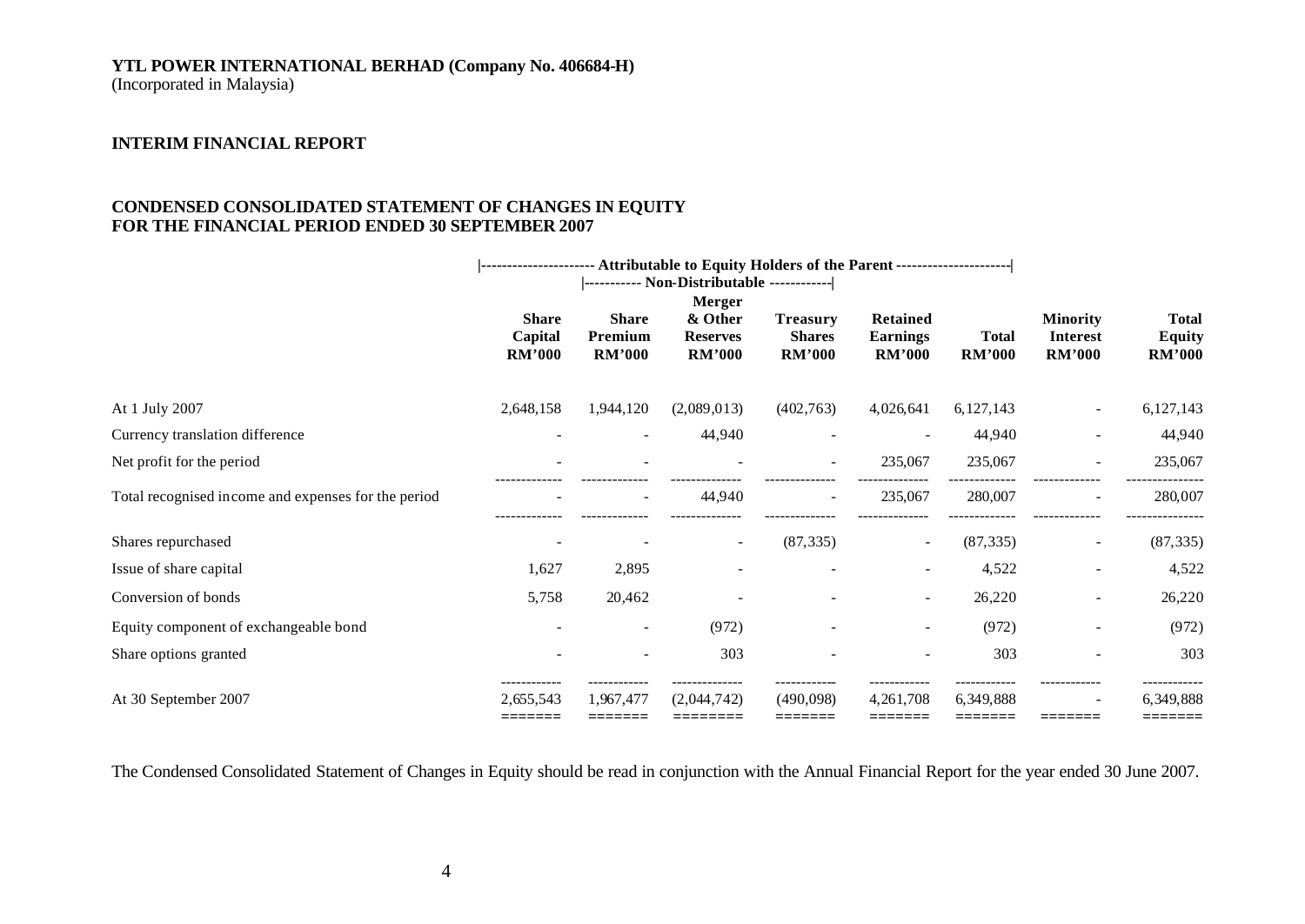# **YTL POWER INTERNATIONAL BERHAD (Company No. 406684-H)**

(Incorporated in Malaysia)

# **INTERIM FINANCIAL REPORT**

# **CONDENSED CONSOLIDATED STATEMENT OF CHANGES IN EQUITY-continued FOR THE FINANCIAL PERIOD ENDED 30 SEPTEMBER 2006**

|                                                     | --------------------- Attributable to Equity Holders of the Parent -------------------- |                                          |                                                              |                                                   |                                              |                               |                                                     |                                                |
|-----------------------------------------------------|-----------------------------------------------------------------------------------------|------------------------------------------|--------------------------------------------------------------|---------------------------------------------------|----------------------------------------------|-------------------------------|-----------------------------------------------------|------------------------------------------------|
|                                                     | <b>Share</b><br>Capital<br><b>RM'000</b>                                                | <b>Share</b><br>Premium<br><b>RM'000</b> | <b>Merger</b><br>& Other<br><b>Reserves</b><br><b>RM'000</b> | <b>Treasury</b><br><b>Shares</b><br><b>RM'000</b> | Retained<br><b>Earnings</b><br><b>RM'000</b> | <b>Total</b><br><b>RM'000</b> | <b>Minority</b><br><b>Interest</b><br><b>RM'000</b> | <b>Total</b><br><b>Equity</b><br><b>RM'000</b> |
| At 1 July 2006                                      | 2,581,535                                                                               | 2,211,391                                | (2, 116, 309)                                                | (469, 567)                                        | 3,521,907                                    | 5,728,957                     | $\overline{\phantom{a}}$                            | 5,728,957                                      |
| Currency translation difference                     |                                                                                         | $\overline{\phantom{a}}$                 | 78,072                                                       | $\overline{\phantom{a}}$                          |                                              | 78,072                        | $\overline{\phantom{a}}$                            | 78,072                                         |
| Net profit for the period                           |                                                                                         |                                          |                                                              | $\overline{\phantom{0}}$                          | 220,580                                      | 220,580                       | $\overline{\phantom{a}}$                            | 220,580                                        |
| Total recognised income and expenses for the period |                                                                                         | $\overline{\phantom{a}}$                 | 78,072                                                       | $\overline{a}$                                    | 220,580                                      | 298,652                       | $\overline{\phantom{a}}$                            | 298,652                                        |
| Shares repurchased                                  | -                                                                                       |                                          |                                                              | (26, 828)                                         |                                              | (26, 828)                     | $\overline{\phantom{a}}$                            | (26, 828)                                      |
| Issue of share capital                              | 36                                                                                      | 60                                       |                                                              |                                                   |                                              | 96                            |                                                     | 96                                             |
| At 30 September 2006                                | 2,581,571<br>_______                                                                    | 2,211,451<br>--------                    | (2,038,237)                                                  | (496,395)<br>_______                              | 3,742,487<br>--------                        | 6,000,877<br>_______          | $\overline{\phantom{a}}$<br>--------                | 6,000,877<br>_______                           |

The Condensed Consolidated Statement of Changes in Equity should be read in conjunction with the Annual Financial Report for the year ended 30 June 2007.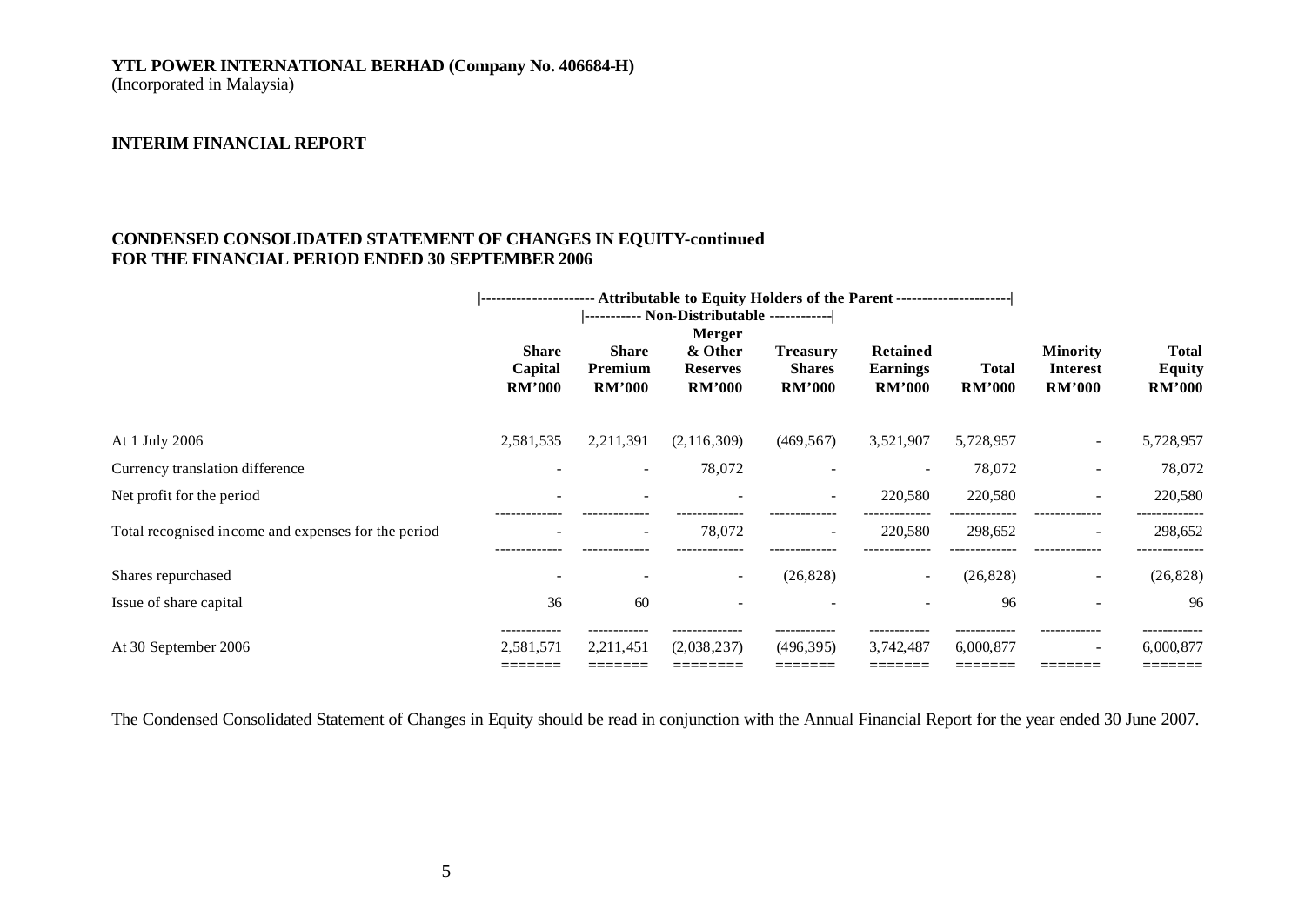# **CONDENSED CONSOLIDATED CASH FLOW STATEMENT FOR THE FINANCIAL PERIOD ENDED 30 SEPTEMBER 2007**

|                                                                                                   | <b>CURRENT</b><br>YEAR-TO-DATE<br>30.09.2007<br><b>RM'000</b> | <b>PRECEDING</b><br><b>YEAR</b><br><b>CORRESPONDING</b><br><b>PERIOD</b><br>30.09.2006<br><b>RM'000</b> |
|---------------------------------------------------------------------------------------------------|---------------------------------------------------------------|---------------------------------------------------------------------------------------------------------|
| Net cash generated from operating activities                                                      | 477,214                                                       | 471,827                                                                                                 |
| Net cash used in investing activities                                                             | (138, 722)                                                    | (126, 784)                                                                                              |
| Net cash generated from/ (used in) financing activities                                           | 1,377,576                                                     | 969,499                                                                                                 |
| Net increase in cash and cash equivalents<br>Cash and cash equivalents at beginning of the period | 1,716,068<br>6,013,224                                        | 1,314,542<br>4,676,233                                                                                  |
| Cash and cash equivalents at end of the period [Note a]                                           | 7,729,292                                                     | 5,990,775                                                                                               |

#### *[Note a]*

Cash and cash equivalents at the end of the period comprise:

|                                                                         | <b>RM'000</b> | <b>RM'000</b> |
|-------------------------------------------------------------------------|---------------|---------------|
| Fixed deposits                                                          | 7,759,331     | 6,049,844     |
| Cash and bank balances                                                  | 13,380        | 8,199         |
| Bank overdrafts<br>(included within short term borrowings in [Note B9]) | (43, 419)     | (67,268)      |
|                                                                         |               |               |
|                                                                         | 7,729,292     | 5,990,775     |
|                                                                         |               |               |

# The Condensed Consolidated Cash Flow Statement should be read in conjunction with the Annual Financial Report for the year ended 30 June 2007.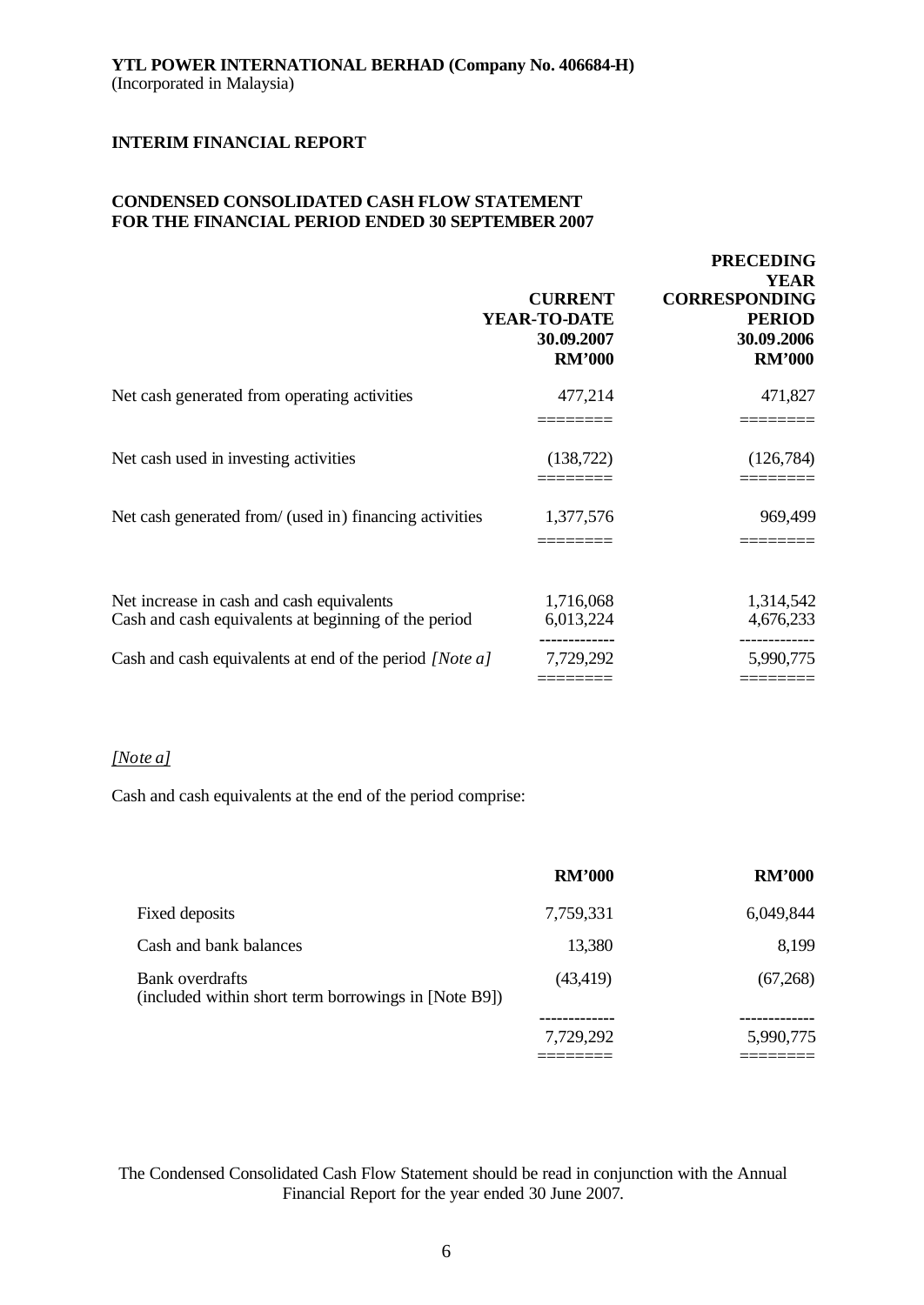# **PART A – EXPLANATORY NOTES PURSUANT TO FRS 134**

The Condensed Financial Statements should be read in conjunction with the audited annual financial statements of the Group for the year ended 30 June 2007.

### **A1. Accounting Policies and Methods of Computation**

The interim financial report is unaudited and has been prepared in accordance with Financial Reporting Standard ("FRS") 134: "Interim Financial Reporting" and Chapter 9, part K of the Listing Requirements of the Bursa Malaysia Securities Berhad.

The accounting policies and methods of computation adopted by the Group in the interim financial statements are consistent with those adopted in the latest audited annual financial statements except for the adoption of the following new/revised FRSs effective for financ ial period beginning 1 July 2007:

| <b>FRS 107</b> | <b>Cash Flow Statements</b>                                                                                                                                               |
|----------------|---------------------------------------------------------------------------------------------------------------------------------------------------------------------------|
| FRS 112        | <b>Income Taxes</b>                                                                                                                                                       |
| <b>FRS 117</b> | Leases                                                                                                                                                                    |
| <b>FRS 118</b> | Revenue                                                                                                                                                                   |
| <b>FRS 119</b> | <b>Employee Benefits</b>                                                                                                                                                  |
| <b>FRS 120</b> | Accounting for Government Grants and Disclosure of Government Assistance                                                                                                  |
| <b>FRS</b> 124 | Related Party Disclosure (The disclosure requirements under FRS124 will be<br>presented in the annual financial statements for the financial year ending 30 June<br>2008) |
| FRS 126        | Accounting and Reporting by Retirement Benefit Plans                                                                                                                      |
| <b>FRS 134</b> | <b>Interim Financial Reporting</b>                                                                                                                                        |
| <b>FRS 137</b> | Provisions, Contingent Liabilities and Contingent Assets                                                                                                                  |
|                |                                                                                                                                                                           |

The adoption of the above FRSs does not have significant financial impact on the Group other than the effects of FRS 117.

# **FRS 117: Leases**

Prior to 1 July 2007, leasehold land was classified as property, plant and equipment and was stated at cost less accumulated depreciation and impairment loss. With the adoption of FRS 117, the unamortised carrying amounts of leasehold land are now classified as prepaid lease payments and amortised over the period of its remaining lease term. The reclassification of leasehold land as prepaid lease payments has been accounted for retrospectively and the comparatives in the balance sheet have been restated.

The effects on the comparatives to the Group on adoption of FRS 117 are as follows:

|                                                                                 | As previously   | <b>Effect</b> of | As                  |
|---------------------------------------------------------------------------------|-----------------|------------------|---------------------|
|                                                                                 | <b>Reported</b> | changes          | reported            |
|                                                                                 | <b>RM'000</b>   | <b>RM'000</b>    | RM'000              |
| <b>30 June 2007</b><br>Property, plant and equipments<br>Prepaid lease payments | 14,885,751      | (3,473)<br>3,473 | 14,882,278<br>3,473 |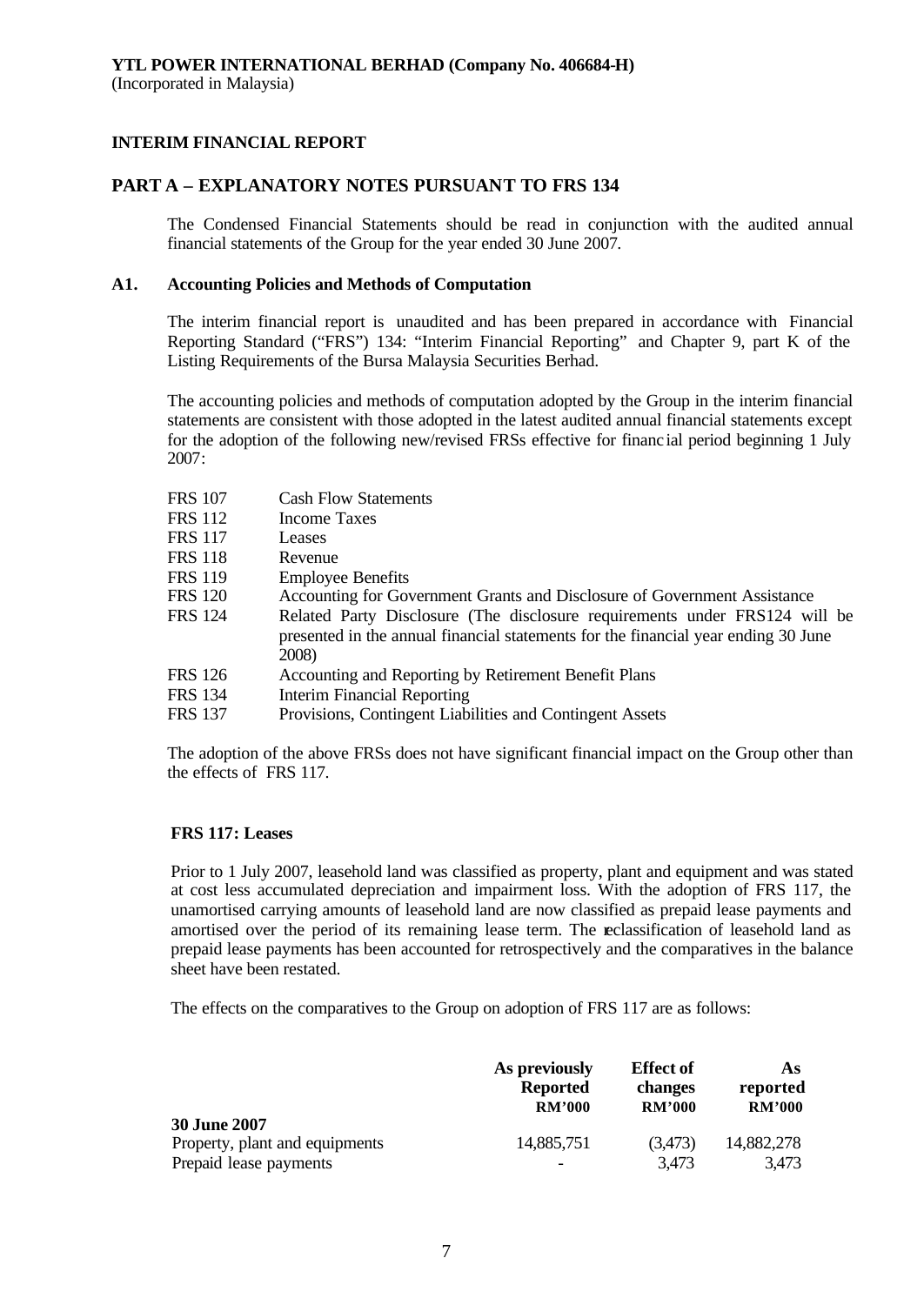# **Notes – continued**

# **A2. Seasonality or Cyclicality of Operations**

The business operations of the Group are not materially affected by any seasonal or cyclical factor.

### **A3. Exceptional or Unusual Items**

During the current financial quarter, there was no item of an exceptional or unusual nature that affects the assets, liabilities, equity, net income or cash flows of the Group.

### **A4. Changes in Estimates of Amounts Reported**

There was no change to estimate of amount reported in prior interim periods and prior financial years.

# **A5. Changes in Debt and Equity Securities**

The number of ordinary shares issued during the current financial quarter and financial year to date pursuant to the conversion of Zero Coupon Exchangeable Guaranteed Bonds issued by a subsidiary company were 11,515,150.

During the current financial quarter and financial year to date, 3,181,600 ordinary shares were issued pursuant to the exercise of warrants at a weighted average exercise price of RM 1.39 per share.

During the current financial quarter and financial year to date, 74,000 ordinary shares were issued pursuant to the exercise of ESOS at a weighted average exercise price of RM 1.35 per share.

A total of 36,950,100 ordinary shares were repurchased from the open market for a total consideration of RM87,335,290 for the current financial quarter and financial year to date. The share buy-back transactions were financed by internally generated funds. The shares purchased are being held as treasury shares. As at 30 September 2007, the number of treasury shares held were 227,004,975 ordinary shares.

On 28 September 2007 a subsidiary company Wessex Water Services Finance Plc issued a GBP150.0 million index linked bonds at an interest rate of 1.5% plus inflation repayable in July 2058. The net proceed of the issuance will be used to finance capital expenditure.

On 25 September 2007, the Company issued a RM370.0 million Medium Term Note at a Coupon rate of 3.841% per annum. The net proceed of the issuance is currently placed under Fixed Deposits with licensed financial institutions pending investments in utilities assets.

The outstanding debts are as disclosed in Note B9.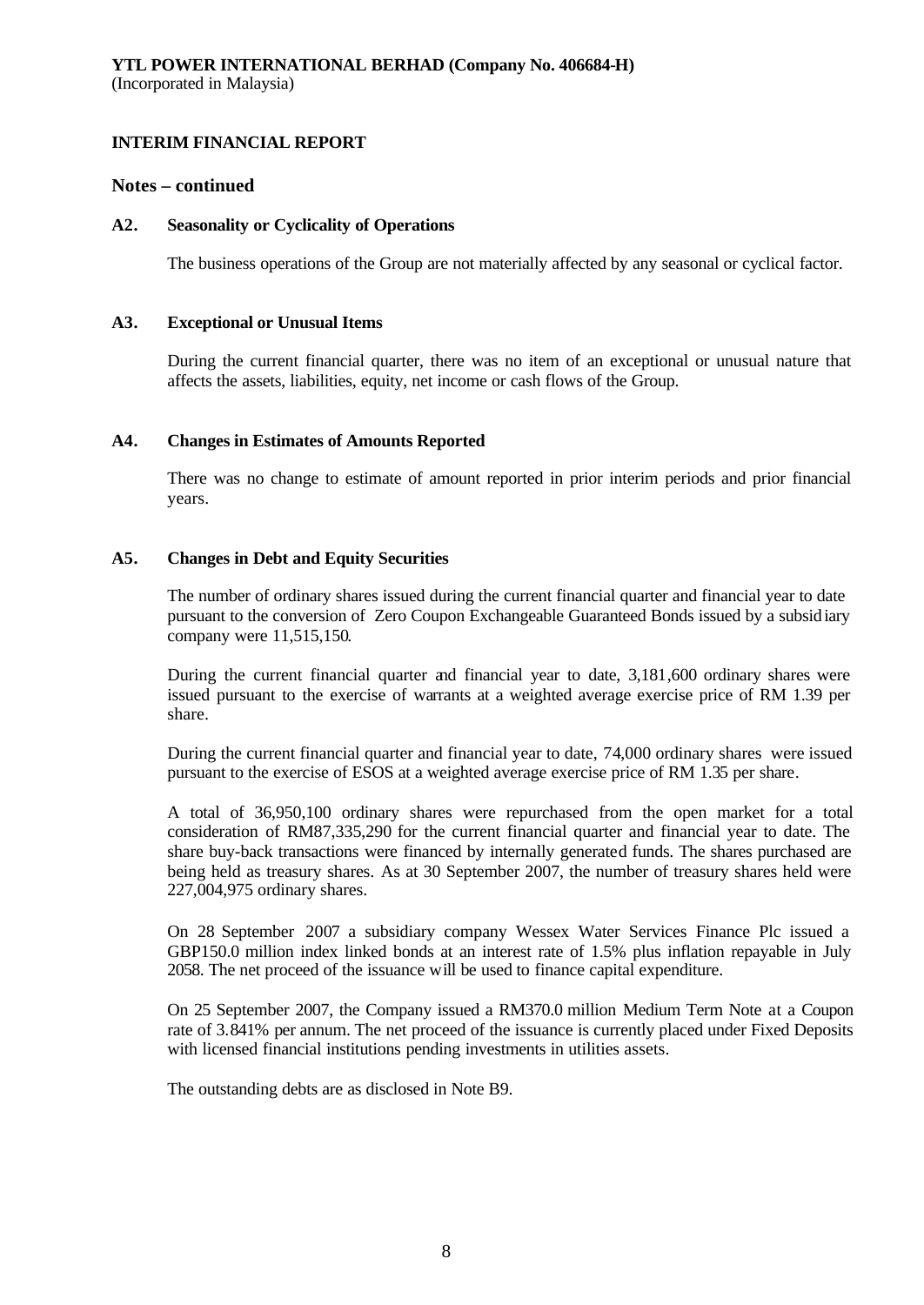# **Notes - continued**

# **A6. Dividend Paid**

No dividend was paid during the current financial quarter.

# **A7. Segment Reporting**

The Group is organised on a world wide basis into three main business segments namely investment holding, power generation and water & sewerage.

Segment reporting for period ended 30 September 2007:

|                                                        | <b>Investment</b><br><b>Holding</b><br><b>RM'000</b> | <b>Power</b><br>Generation<br><b>RM'000</b> | Water &<br><b>Sewerage</b><br><b>RM'000</b> | Group<br><b>RM'000</b> |
|--------------------------------------------------------|------------------------------------------------------|---------------------------------------------|---------------------------------------------|------------------------|
| <b>Revenue</b>                                         | 62,514                                               | 289,182                                     | 686,627                                     | 1,038,323              |
| <b>Results</b><br>Segment result<br>Unallocated income | 27,444                                               | 127,993                                     | 305,904                                     | 461,341                |
| Profit from operations                                 |                                                      |                                             |                                             | 461,341                |
| Finance cost                                           |                                                      |                                             |                                             | (189, 136)             |
| Share of results of associated companies               | 55                                                   | 45,510                                      |                                             | 45,565                 |
| Profit from ordinary activities before tax             |                                                      |                                             |                                             | 317,770                |
| Taxation                                               |                                                      |                                             |                                             | (82,703)               |
| Profit from ordinary activities after tax              |                                                      |                                             |                                             | 235,067                |
|                                                        |                                                      |                                             |                                             |                        |

# **[THE REST OF THIS PAGE IS INTENTIONALLY LEFT BLANK]**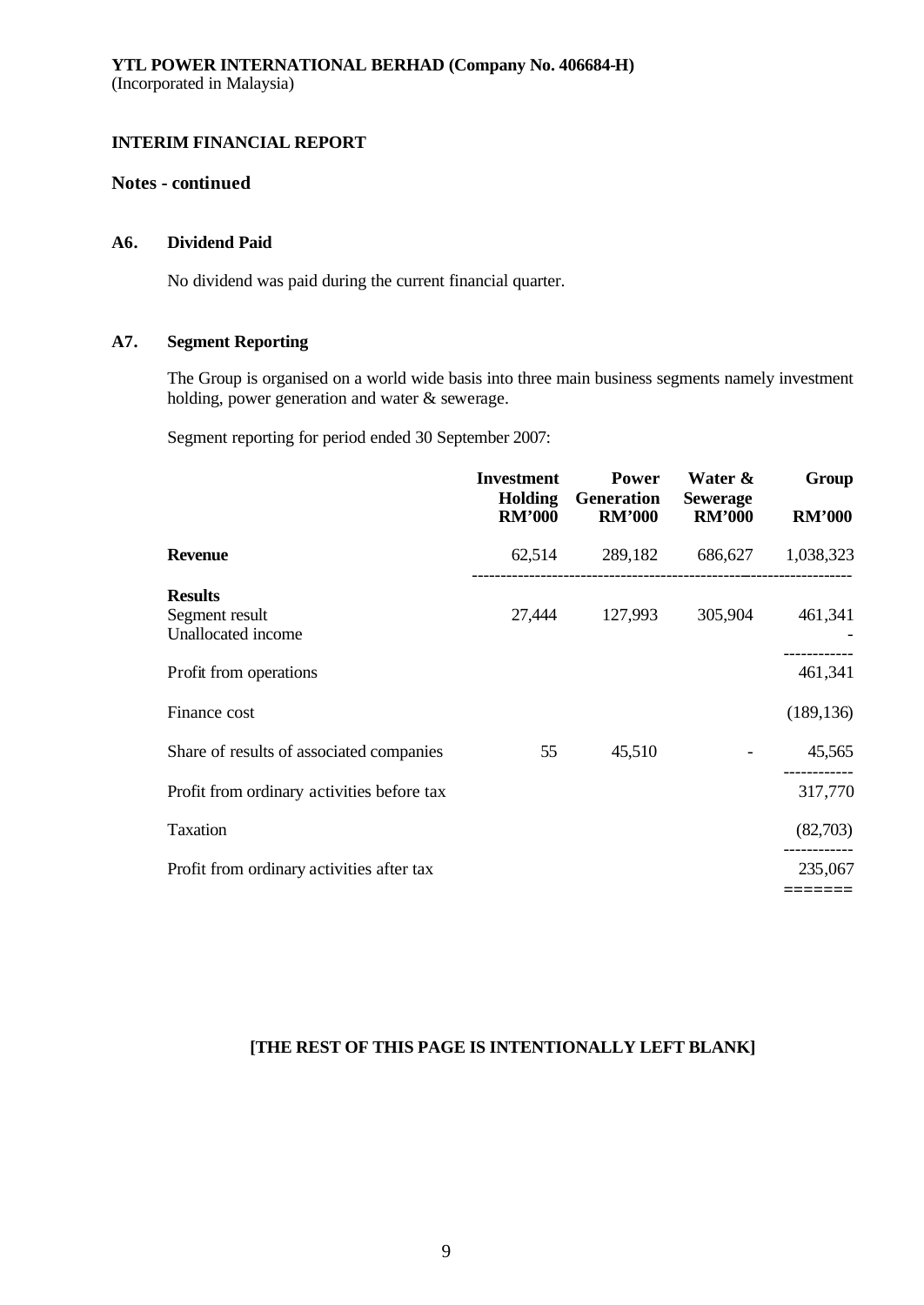### **Notes - continued**

Segment Reporting for period ended 30 September 2006:

|                                                        | <b>Investment</b><br><b>Holding</b><br><b>RM'000</b> | <b>Power</b><br>Generation<br><b>RM'000</b> | Water &<br><b>Sewerage</b><br><b>RM'000</b> | Group<br><b>RM'000</b> |
|--------------------------------------------------------|------------------------------------------------------|---------------------------------------------|---------------------------------------------|------------------------|
| <b>Revenue</b>                                         | 52,963                                               |                                             | 286,503 619,867                             | 959,333                |
| <b>Results</b><br>Segment result<br>Unallocated income | 19,082                                               | 118,781                                     | 271,964                                     | 409,827                |
| Profit from operations                                 |                                                      |                                             |                                             | 409,827                |
| Finance cost                                           |                                                      |                                             |                                             | (168, 101)             |
| Share of results of associated companies               | 105                                                  | 44,094                                      |                                             | 44,199                 |
| Profit from ordinary activities before tax             |                                                      |                                             |                                             | 285,925                |
| Taxation                                               |                                                      |                                             |                                             | (65, 345)              |
| Profit from ordinary activities after tax              |                                                      |                                             |                                             | 220,580                |
|                                                        |                                                      |                                             |                                             |                        |

# **A8. Material Events Subsequent to the End of the Interim Period**

There were no material events subsequent to the end of the current financial quarter.

# **A9. Changes in the Composition of the Group**

There was no change in the composition of the Group since the last quarterly report as at 30 June 2007.

# **A10. Changes in Contingent Liabilities**

There were no material changes in the contingent liabilities of the Group since last annual balance sheet as at 30 June 2007.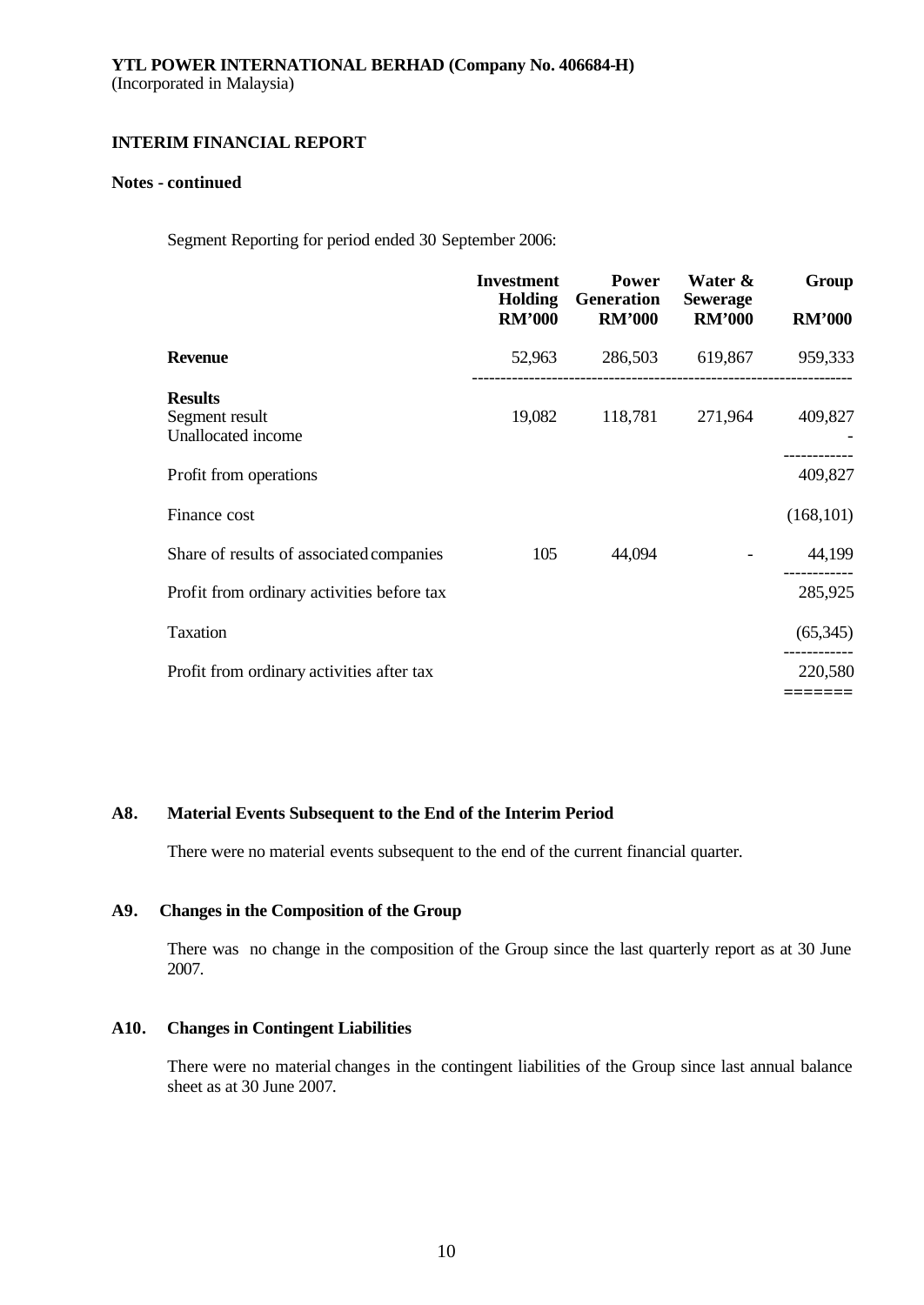# **PART B – EXPLANATORY NOTES PURSUANT TO APPENDIX 9B OF THE LISTING REQUIREMENTS OF BURSA MALAYSIA SECURITIES BERHAD**

### **B1. Review of the Results**

Group revenue increased to RM1,038.3 million for the current quarter ended 30 September 2007 from RM959.3 million in the preceding year corresponding quarter ended 30 September 2006. This represents an increase of RM79.0 million or 8.2% over the preceding year corresponding quarter ended 30 September 2006. The Group profit before taxation and profit after taxation increased by 11.1% and 6.6% to RM317.8 million and RM235.1 million respectively in the current quarter ended 30 September 2007 as compared to the preceding year corresponding quarter ended 30 September 2006. The increase was principally due to better performance recorded in all business segments of the Group.

### **B2. Comparison with Preceding Quarter**

|                                     | <b>Current</b><br>Quarter<br>30.09.2007<br><b>RM'000</b> | <b>Preceding</b><br><b>Quarter</b><br>30.06.2007<br><b>RM'000</b> |
|-------------------------------------|----------------------------------------------------------|-------------------------------------------------------------------|
| Revenue                             | 1,038,323                                                | 1,167,496                                                         |
| Consolidated Profit before taxation | 317,770                                                  | 342,217                                                           |
| Consolidated Profit after taxation  | 235,067                                                  | 520,684                                                           |

The decrease in Group profit after taxation for the current quarter ended 30 September 2007 as compared to preceding quarter was principally due to substantial tax credits arising in the preceding quarter from a change in the rate of tax amounting to RM226 million recognised by the Wessex Water Group.

### **B3. Prospects**

The Group, after considering its current level of operations and market conditions, is expected to achieve satisfactory performance for the financial year ending 30 June 2008.

# **B4. Profit Forecast/Profit Guarantee**

The Group did not issue any profit forecast during the period.

# **[THE REST OF THIS PAGE IS INTENTIONALLY LEFT BLANK]**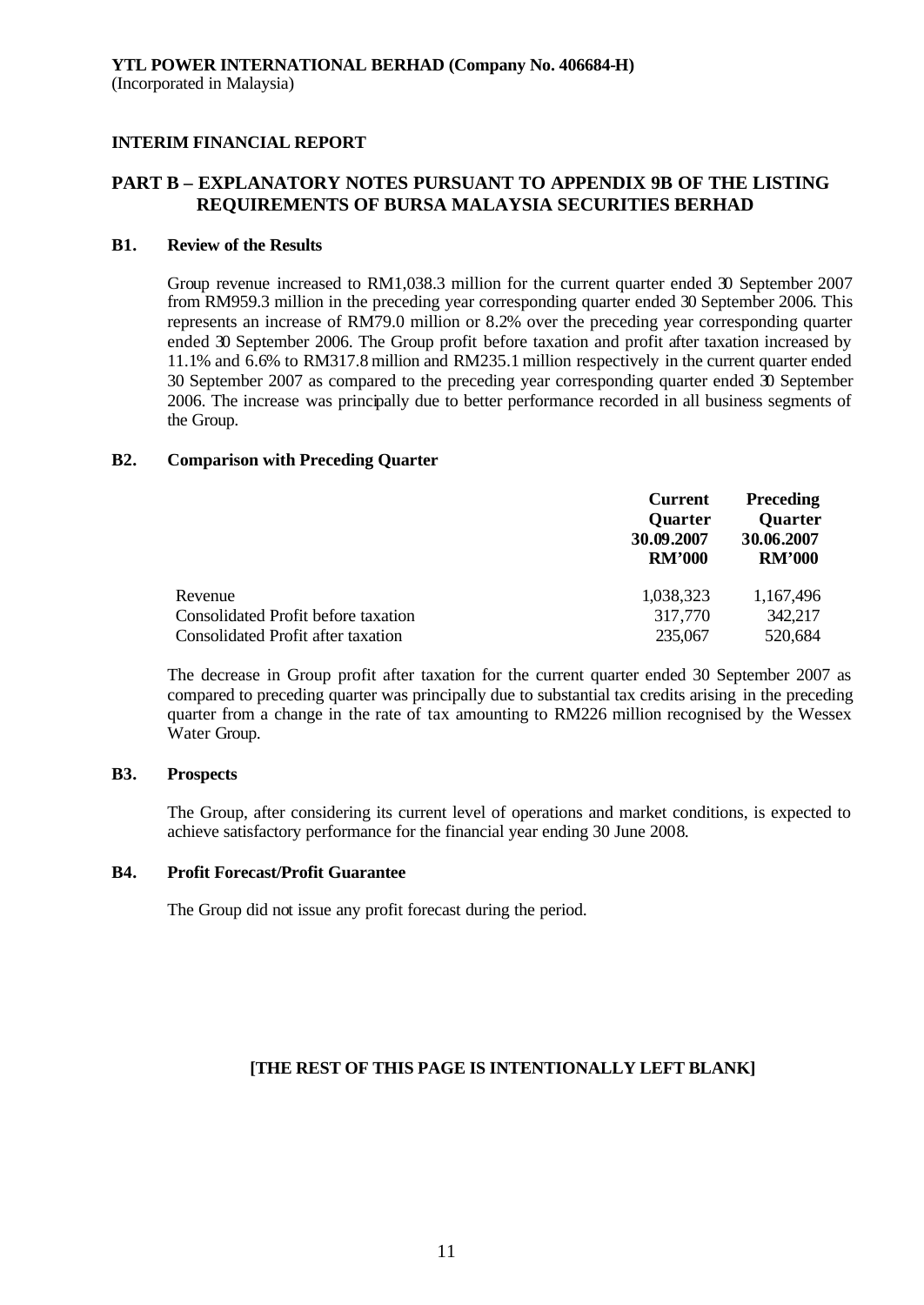### **Notes - continued**

#### **B5. Taxation**

|                              | <b>Current</b><br>Year<br>Quarter<br>30.09.2007 | <b>Current</b><br>Year<br><b>To Date</b><br>30.09.2007 |
|------------------------------|-------------------------------------------------|--------------------------------------------------------|
|                              | <b>RM'000</b>                                   | <b>RM'000</b>                                          |
| In respect of current period |                                                 |                                                        |
| - Income Tax                 | 90,336                                          | 90,336                                                 |
| - Deferred Tax               | (6,326)                                         | (6,326)                                                |
| In respect of prior years    |                                                 |                                                        |
| - Income Tax                 | (1,307)                                         | (1,307)                                                |
|                              | 82,703                                          | 82,703                                                 |
|                              |                                                 |                                                        |

The provision for taxation for the current quarter and current year to date reflect an effective rate lower than the Statutory Income Tax Rate was substantially due to certain income of foreign subsidiaries not subject to tax.

### **B6. Sale of Unquoted Investments and/or Properties**

There is no sale of unquoted investment during the current financial quarter and financial year to date.

### **B7. Quoted Investments**

- a) There is no purchase or sale of quoted investment during the current financial quarter and financial year to date.
- b) The cost, carrying value and the market value of the quoted investments of the Group as at end of the current reporting quarter are:

|                | <b>RM'000</b> |
|----------------|---------------|
| Cost           | 97,569        |
| Carrying value | 97,569        |
| Market value   | 165,929       |
|                |               |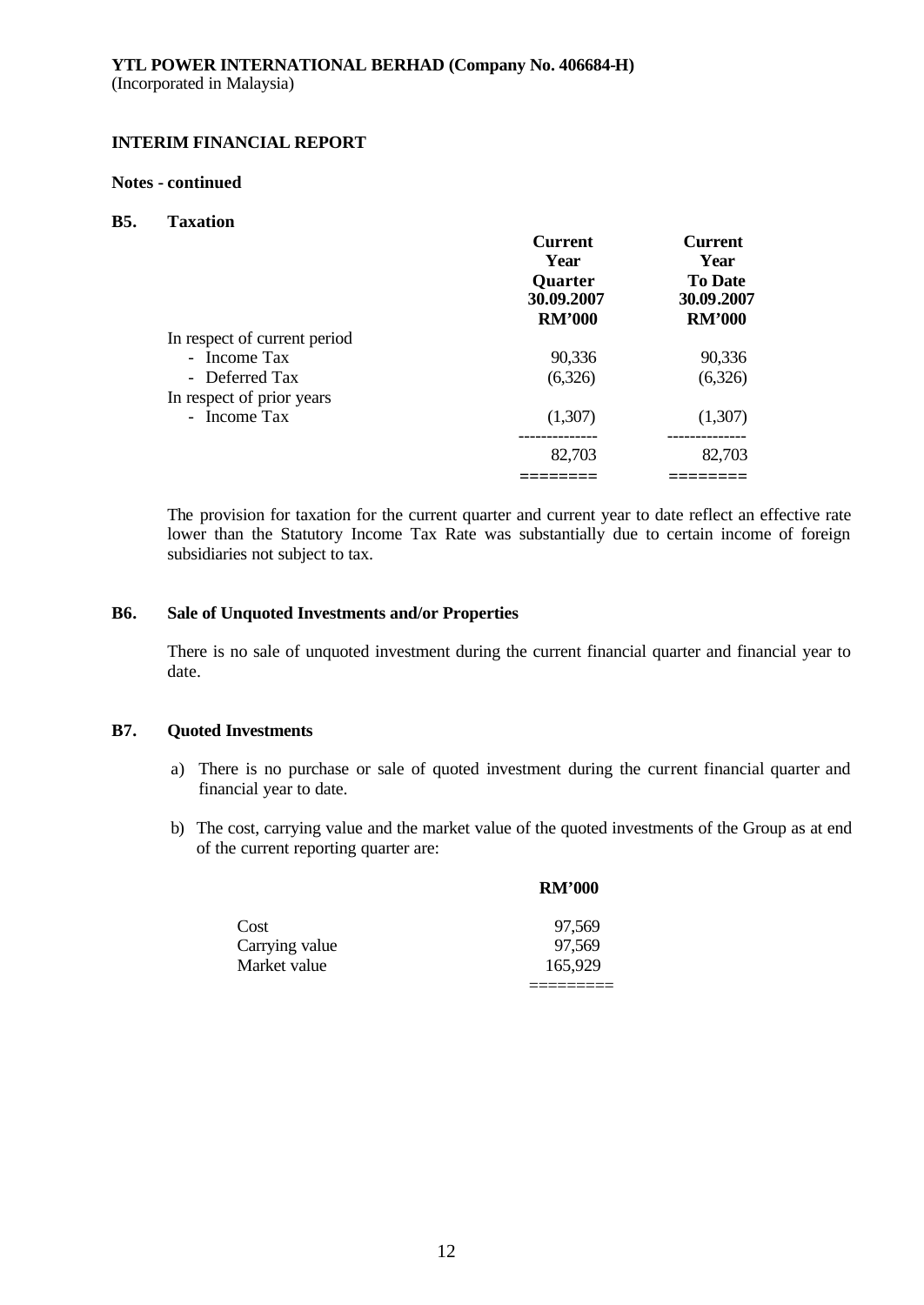### **Notes: - continued**

#### **B8. Corporate Developments**

### a) **Corporate Proposals Announced and Pending Completion**

Save for the following, there is no corporate proposal announced and pending as at the date of this report:-

- i) On 16 November 2007, the Company declared a distribution of One (1) treasury share for every Twenty Five (25) existing ordinary shares of RM0.50 each ("Share Dividend") held on 24 December 2007, the Book Closure Date for the Share **Dividend**
- ii) On 16 November, 2007, the Company announced the following;-
	- Proposed issue of up to RM2, 200, 000, 000 nominal value of 3.00% redeemable bonds ("Bonds") with up to 2,227,964,871 detachable warrants ("Warrants") on a bought deal basis to primary subscriber(s) ("Proposed Bonds with Warrants"); and
	- Proposed offer for sale by the primary subscriber(s) of up to 2,227,964,871 Warrants to the existing shareholders of YTL Power on a renounceable rights basis of one (1) Warrant for every three (3) existing ordinary shares of RM0.50 each held in YTL Power on an entitlement date and at an offer price to be determined and announced later ("Proposed Offer for Sale").

The Proposed Bonds with Warrants and Proposed Offer for Sale are pending approvals from the Securities Commission, Bursa Securities, Bank Negara Malaysia, shareholders of the Company and other relevant authorities, if required.

### b) **Status of Utilisation of Proceeds**

# **USD250 million Guaranteed Exchangeable Bonds Due 2010**

The net proceeds received from the issue of the USD250 million Guaranteed Exchangeable Bond due 2010 is currently placed under fixed deposits pending investment in utilities assets.

# **B9. Group Borrowings and Debt Securities**

The Group's borrowings from financial institutions as at end of the current financial quarter are as follows:

|           | <b>Short term</b><br><b>RM'000</b> | Long term<br><b>RM'000</b> | <b>Total</b><br><b>RM'000</b> |
|-----------|------------------------------------|----------------------------|-------------------------------|
| Secured   | 125,400                            | 62,571                     | 187,971                       |
| Unsecured | 1,325,714                          | 13,959,322                 | 15,285,036                    |
|           | 1,451,114                          | 14,021,893                 | 15,473,007                    |
|           |                                    |                            |                               |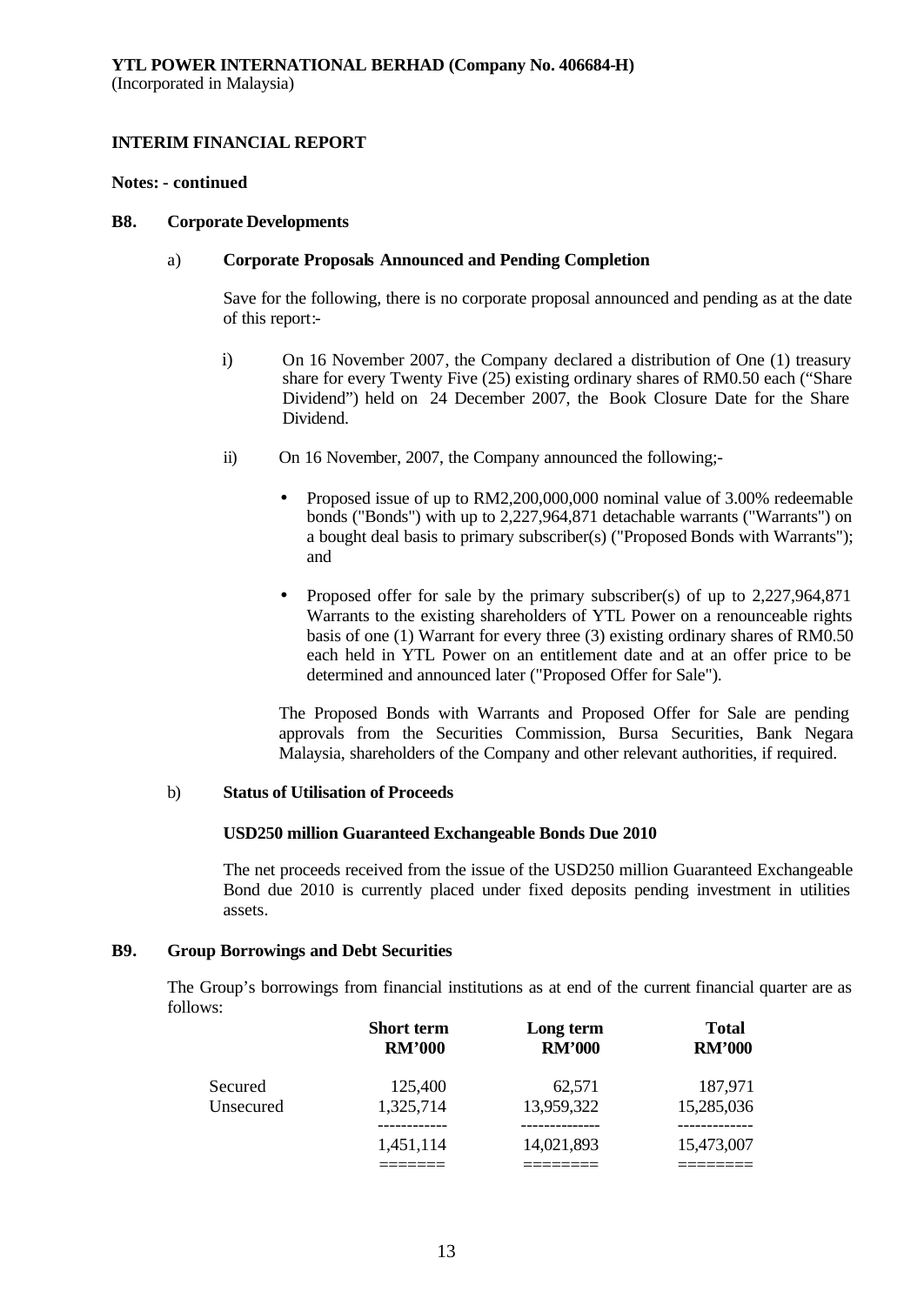### **Notes: - continued**

The borrowings which are denominated in foreign currency are as follows:

| In US Dollar (*000)      | 415,247   |
|--------------------------|-----------|
| In Sterling Pound ('000) | 1.654.929 |
|                          |           |

All borrowings of subsidiary companies are on a non-recourse basis to the Company save and except for the following which is guaranteed by the Company:

a) USD250 million Guaranteed Exchangeable Bonds Due 2010.

# **B10. Off Balance Sheet Financial Instruments**

There were no off balance sheet instruments as at 30 September 2007.

# **B11. Pending Material Litigation**

There was no material litigation pending as at the date of this report.

# **B12. Dividend**

The Board of Directors has not recommended any interim dividends for the current financial quarter.

### **B13. Earnings Per Share**

### **i) Basic Earnings Per Share**

The basic earnings per share of the Group has been computed by dividing the net profit for the financial quarter by the weighted average number of ordinary shares in issue during the financial quarter.

|                                    | <b>Current</b><br>Year<br>Quarter<br>30.09.2007 | <b>Preceding</b><br>Year<br>Corresponding<br>Quarter<br>30.09.2006 |
|------------------------------------|-------------------------------------------------|--------------------------------------------------------------------|
| Net Profit for the period (RM'000) | 235,067                                         | 220,580                                                            |
|                                    |                                                 |                                                                    |
| Weighted average number of         |                                                 |                                                                    |
| ordinary shares ('000)             | 5,100,285                                       | 4,917,034                                                          |
|                                    |                                                 |                                                                    |
| Basic earnings per share (Sen)     | 4.61                                            | 4.49                                                               |
|                                    |                                                 |                                                                    |